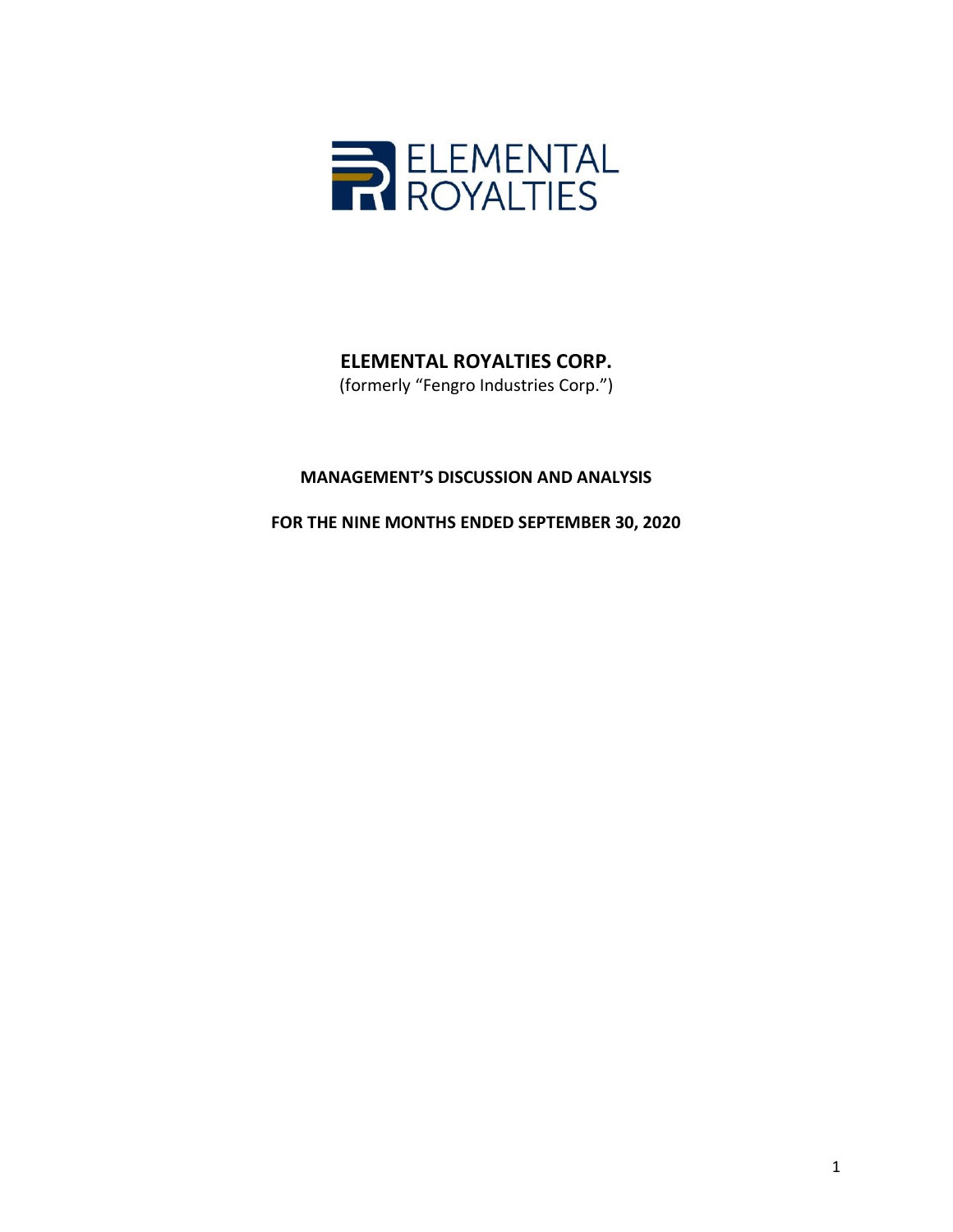# **Table of Contents**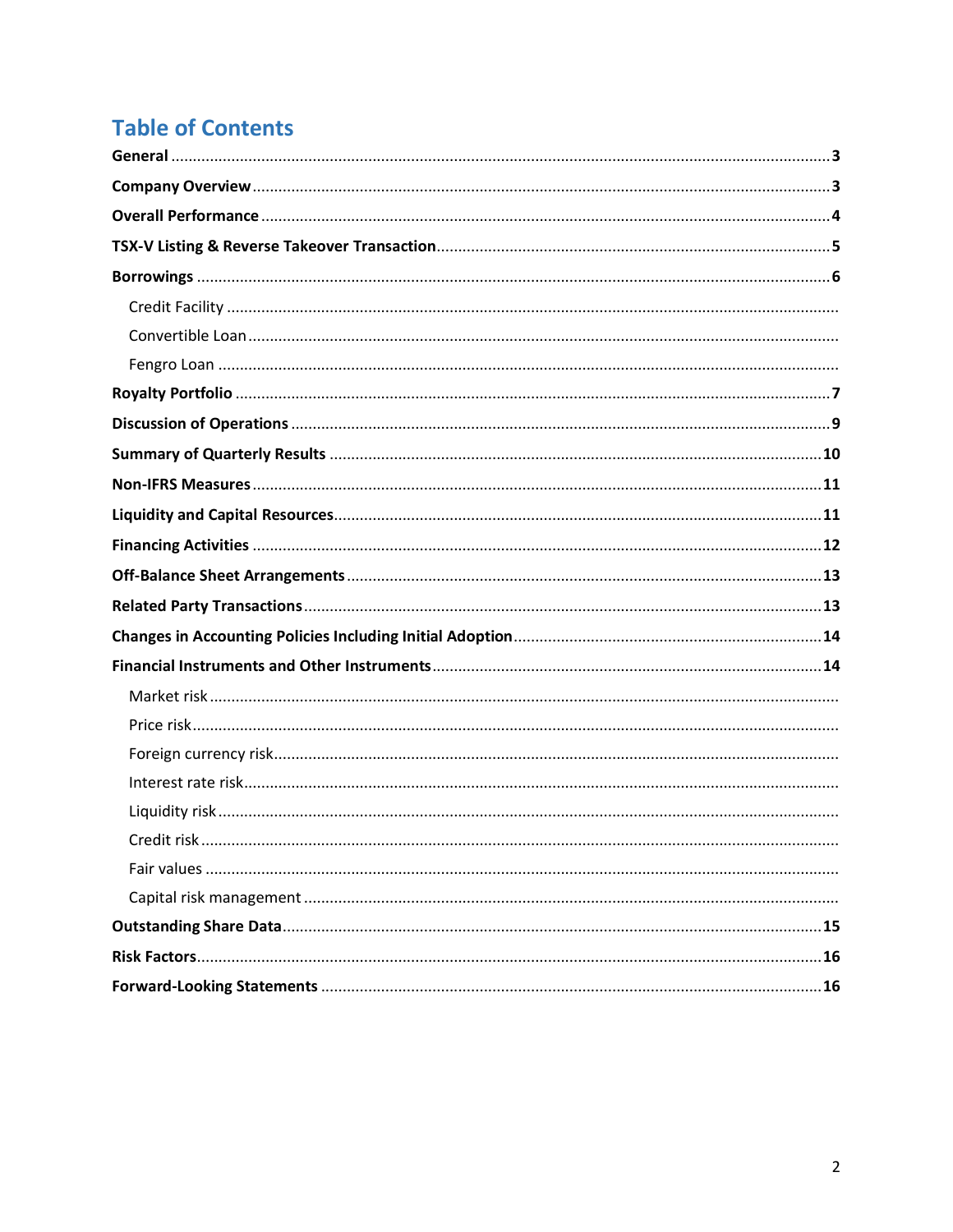#### **GENERAL**

The information contained in this Management's Discussion and Analysis ("MD&A") for the nine months ended September 30, 2020 has been prepared as of November 17, 2020. It should be read in conjunction with the unaudited condensed interim consolidated financial statements of Elemental Royalties Corp. (the "Company" or "ERC") (formerly "Fengro Industries Corp.") ("Fengro") for the nine months ended September 30, 2020.

The referenced financial statements have been prepared in accordance with international Financial Reporting Standards ("IFRS") as issued by the International Accounting Standard Board ("IASB"). All amounts are expressed in US dollars unless otherwise indicated.

Additional information is available under Elemental's profile on SEDAR at [www.sedar.com.](http://www.sedar.com/)

#### **COMPANY OVERVIEW**

Elemental Royalties Corp. is a newly TSX Venture Exchange ("TSX-V") listed precious metals royalty company focused on acquiring royalties over producing, or near producing assets, from established operators and counter-parties. The Company's common shares are listed on the TSX-V under the symbol "ELE" and the OTCQX under the symbol "ELEMF".

The Company's public listing in July 2020 followed a three-year period as a private company during which the management team made disciplined and accretive acquisitions over late-stage mining assets, with a heavy focus on gold. Since 2017 the Company has acquired five producing royalties, comprising Net Smelter Return Royalties ("NSRs"), Gross Value Return Royalties ("GRRs"), and Net Profit Interests ("NPIs"), which are expected to generate an estimated \$5.3M in gross revenue in fiscal 2020, weighted 85% towards gold.

The Company has created a gold-focussed portfolio diversified by several top-tier operators and by jurisdiction. This diversification serves to reduce operating risk to the Company and to the individual investor. By relying on advanced assets, the Company is able to minimize funding and development risks that are outside Elemental's control. Finally, the Company focuses on acquiring assets which are located in proven jurisdictions which provides protection from political instability and policy changes.

The Company's focus on late stage royalties results in the vast majority of the Company's royalty assets being attributable to producing assets, with 85% of revenue being generated from gold production and the remainder from silver and mineral sands.

The Company's royalties provide uncapped revenue and are not subject to any buybacks, meaning that all future mineral resource to mineral reserve conversion over the royalty areas deliver both value and greater certainty to Elemental at no additional cost. In addition, the portfolio contains significant exploration upside; Teranga Gold Corporation's Wahgnion mine in Burkina Faso sits within a licence package of over 1,000km<sup>2</sup>, and Premier Gold Mines' Mercedes mine in Mexico sits within a nearly 700km<sup>2</sup> licence. These district scale land packages provide Elemental with significant optionality to future exploration success, without any operational or financial contribution from Elemental. Elemental's royalty over Premier Gold Mines' Mercedes mine in Mexico is due to generate revenue for the Company from mid-2022 following a production or date hurdle being met.

The Company is well positioned to continue to make highly selective acquisitions. Prior to becoming a public company, ERC (through ERL (as defined below)) built extensive relationships within the industry which when combined with the team's entrepreneurial drive and detailed understanding of the sector has created a strong deal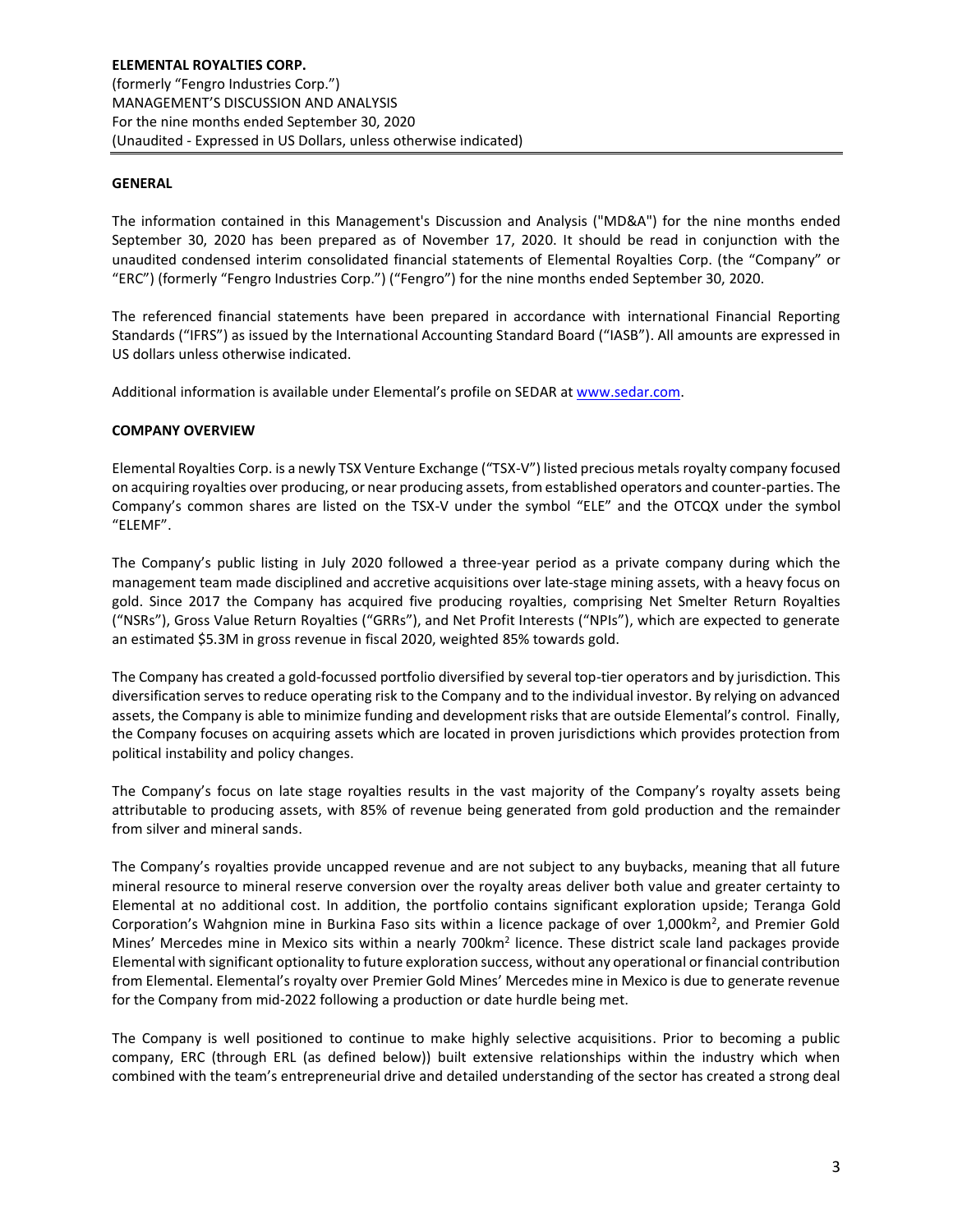pipeline. As a public company ERC is able to offer prospective vendors equity, thereby reducing the cash price of an acquisition while allowing the vendor to retain exposure to the Company's future upside.

On the November 4, 2020 the Company's shares began trading on the OTXQX market, as a means of enhancing Elemental's visibility to prospective U.S. investors. OTCQX is the premier tier of the U.S. OTC market operated by OTC Markets Group Inc. (OTCQX: OTCM). OTCQX is a trading platform designed for established, investor-focused U.S. and international companies. Using the OTCQX platform, shares of over 11,000 securities are traded by a network of dealers in the U.S. To qualify, companies must meet high financial standards, follow best practice corporate governance, and demonstrate compliance with applicable securities laws and have a professional thirdparty sponsor introduction.

Current financial disclosures and Real-Time Level 2 quotes for Elemental are available at [https://www.otcmarkets.com/stock/ELEMF/.](https://www.otcmarkets.com/stock/ELEMF/)

# **OVERALL PERFORMANCE**

Highlights of the Company for the nine months ended September 30, 2020 and subsequent to September 30, 2020:

- Gross revenue of \$3,660,272 for the nine months ended September 30, 2020.
- Operating cash outflow of \$331,020.
- Net loss of \$2,364,162.
- Adjusted EBITDA of \$2,509,080 (refer to the Non-IFRS Measures section of this MD&A).
- On December 13, 2019, the Company entered into an agreement to acquire 100% of the issued capital of Sanembaore Sarl Pty Ltd ("SNB"), a company incorporated under the laws of Australia. SNB's principal asset was a 1% net smelter return royalty over Teranga Gold Corporation's Wahgnion project in Burkina Faso (the "Wahgnion Royalty"). The acquisition closed on January 29, 2020. In consideration for 100% of the issued capital of SNB, Elemental Royalties Limited ("ERL") agreed to pay a total of \$12,500,000 consisting of a first payment of \$500,000, a second payment of \$2,500,000 and issuing 1,374,683 common shares (issued on January 16, 2020 at the fair value of \$1,000,000) and a final payment of \$8,500,000.
- On July 27, 2020 Elemental announced the closing of the Business Combination Agreement with Fengro Industries Corp. As a result of this transaction, the shareholders of ERL acquired more than 50% of the issued and outstanding common shares of the resulting issuer, being ERC, and the transaction was considered to be a reverse takeover. Effective July 27, 2020, Fengro changed its name to "Elemental Royalties Corp." On July 30, 2020 the Company began trading on the TSX-V under the symbol "ELE".
- On July 28, 2020, the Company completed a brokered subscription receipt financing of 18,437,715 common shares at CAD\$1.30 (\$0.972) per common share for gross proceeds of CAD\$23,969,030 (\$17,917,153). In connection with the financing, the Company paid cash finders' fees of \$1,083,461 and incurred cash issuance costs of \$162,422.
- On July 30, 2020, the convertible loan due to Tembo Mining Capital Fund LP ("Tembo") was converted into common shares using the conversion price of CAD\$1.30 (\$0.97) per common share resulting in Elemental issuing 2,406,322 common shares to Tembo. The amount converted included principal of \$2,000,000, a \$200,000 arrangement fee and \$134,667 of accrued interest. The loan amount was used to satisfy in part the total acquisition price of the Wahgnion royalty, completed on January 29, 2020.
- On August 4, 2020 Elemental entered into a settlement agreement with Tembo which resulted in the settlement of CAD\$115,493 (\$87,963) in debt in exchange for the issuance by the Company of 65,996 common shares. The debt was incurred pursuant to a bridge loan made by, among others, Tembo to Fengro in March 2019.
- On August 6, 2020 Teranga Gold Corporation (TSX: TGZ) reported an updated life of mine plan and increased 2020 production guidance for its Wahgnion project, located in southwest Burkina Faso, West Africa. The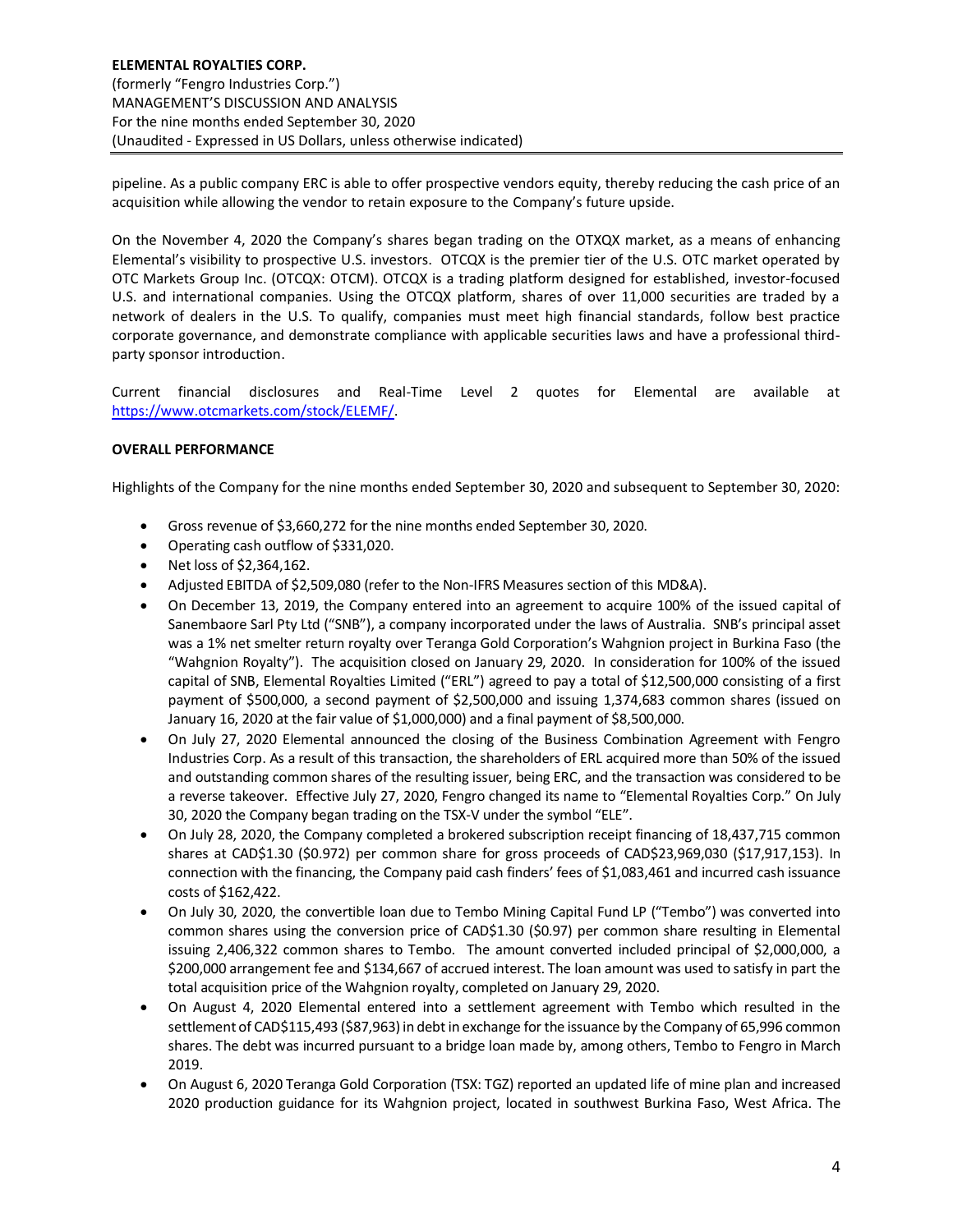Company acquired the Wahgnion Royalty in January 2020. Teranga increased Wahgnion's 2020 production guidance to between  $150,000 - 165,000$  ounces, a  $15% - 18%$  increase from earlier guidance of  $130,000 -$ 140,000 ounces. Since commissioning, Wahgnion's processing plant has performed approximately 25% above nameplate capacity for throughput and gold recovered.

- On August 7, 2020, the Company repaid \$8,539,939 of the Sprott Credit Facility (as defined below) which included \$8,499,999 of principal, \$20,933 of legal fees and \$19,007 of accrued interest. The principal balance remaining on the Sprott Credit Facility is \$1 to assist with a future financing facility.
- On October 13, 2020 Elemental noted that Panoramic Resources (ASX: PAN) had entered into an agreement to sell the Panton PGM Project and associated tenements to Dubai 2020 Limited or its nominee. Elemental acquired a 0.5% NSR royalty on Panton in 2017.

The following table summarizes the Company's total revenue from royalty interests during the three and nine months ended September 30, 2020 and 2019:

|                                      | Three months ended<br>September 30, |         | Nine months ended<br>September 30, |           |  |
|--------------------------------------|-------------------------------------|---------|------------------------------------|-----------|--|
|                                      |                                     |         |                                    |           |  |
|                                      | 2020<br>2019                        |         | 2020                               | 2019      |  |
|                                      |                                     | \$      |                                    |           |  |
|                                      |                                     |         |                                    |           |  |
| Kwale                                | 96.479                              | 97,059  | 403,015                            | 359,785   |  |
| <b>Mount Pleasant</b>                |                                     | 427     | 8,678                              | 17,367    |  |
| Amancaya                             | 358,069                             | 563,363 | 1,305,916                          | 1,390,216 |  |
| Wahgnion                             | 698,374                             |         | 1,942,663                          |           |  |
|                                      |                                     |         |                                    |           |  |
| Total revenue from royalty interests | 1,152,922                           | 660,849 | 3,660,272                          | 1,767,368 |  |

# **TSX-V LISTING & REVERSE TAKE-OVER TRANSACTION**

The Company listed on the TSX-V on July 30, 2020 following the completion of a reverse take over transaction of Fengro Industries Corp by Elemental Royalties Limited (the "Transaction"). Fengro was engaged in production of phosphate fertilizers, and acquiring, exploring and evaluating mineral properties in Brazil. In February 2020, Fengro completed a disposition of all the assets, liabilities and undertakings in Brazil.

ERL is a company incorporated on July 15, 2016 in the British Virgin Islands pursuant to the BVI Business Companies Act, 2004, and as a result of the Transaction, is now a wholly-owned subsidiary of the Company. On April 27, 2020, ERL entered into a binding business combination agreement pursuant to the November 5, 2019 non-binding letter of intent with Fengro. On July 27, 2020, ERL completed the reverse takeover of Fengro and on July 30, 2020 the Company's shares commenced trading on the TSX-V under the trading symbol "ELE".

Effective July 27, 2020, Fengro changed its name to "Elemental Royalties Corp." and consolidated its share capital (the "Consolidation") on the basis of 209 (old) common shares for 1 (new) common share. Immediately following the Consolidation, Fengro had an aggregate of 753,706 common shares outstanding.

Pursuant to the terms of the Transaction all outstanding securities of ERL were exchanged (the "Share Exchange") for post-Consolidation securities of Fengro on a 4.8114 for 1 basis, resulting in 22,664,788 common shares being issued to former shareholders of ERL. The 497,797 PSUs outstanding at July 27, 2020 were exchanged on a 4.8114 for 1 basis, resulting in 2,395,109 replacement PSUs being issued. All share and per share amounts in this MD&A have been re-stated to reflect the post-4.8114 for 1 exchange ratio.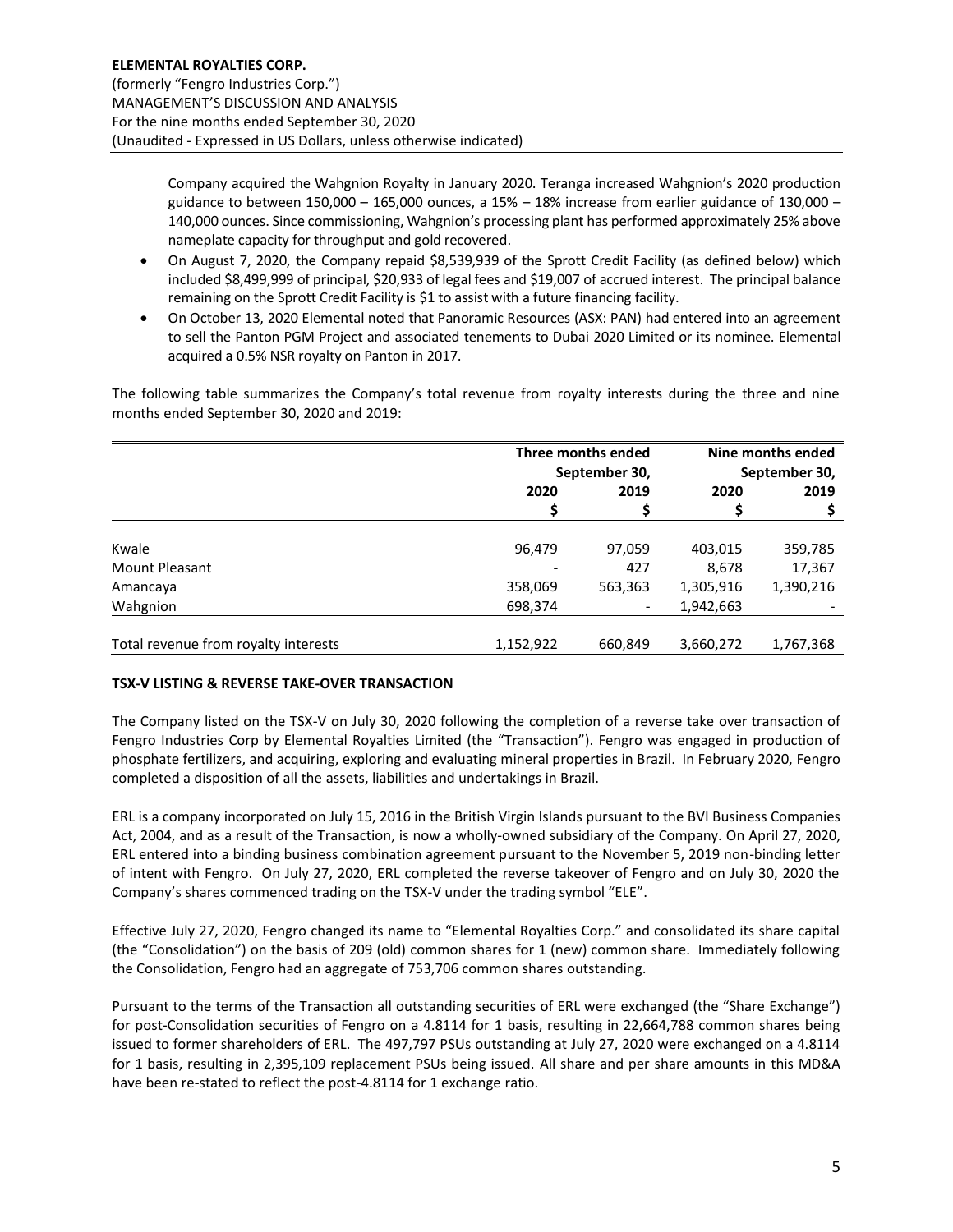The Transaction is a reverse takeover transaction as ERL shareholders held 96.78% of the resulting issuer shares and Fengro shareholders held 3.22% of the resulting issuer shares. As ERL was deemed to be the acquirer for accounting purposes, its assets, liabilities and operations since incorporation are included in the consolidated financial statements at their historical carrying values. Fengro's results of operations have been included from July 27, 2020.

Further details regarding the Transaction can be found in the Company's filing statement dated July 15, 2020 filed under Elemental's profile on SEDAR at www.sedar.com.

#### **BORROWINGS**

#### *Credit Facility*

On December 19, 2019, ERL entered into a Credit Agreement with Sprott Private Resource Lending ("Sprott"), an arm's length company, pursuant to which ERL would be provided with a \$8,500,000 senior secured credit facility (the "Sprott Credit Facility"). On January 23, 2020, the Company received \$8,500,000 from the Sprott Credit Facility. The Sprott Credit Facility bears interest at a rate of 11.50% per annum paid monthly, maturing on July 23, 2020 and is secured by all assets of the Company. In addition, the lender was to receive a fee of \$190,250 payable on completion of the Transaction in shares at the Transaction share price. A separate fee of \$80,000 was paid for the lender making a potential future financing facility available. On July 1, 2020, the Sprott Credit Facility was amended with a revised maturity date of August 23, 2020.

On August 7, 2020, Elemental repaid \$8,539,939 of the Sprott Credit Facility which included \$8,499,999 of principal, \$20,933 of legal fees and \$19,007 of interest. Elemental also issued 196,207 common shares to settle the \$190,250 arrangement fee. The principal balance remaining on the Sprott Credit Facility is \$1 to maintain credit agreements for a potential future financing facility.

#### *Convertible Loan*

On January 9, 2020, ERL entered into a convertible loan agreement with Tembo, an arm's length company. Pursuant to the terms of the agreement, ERL received a loan of \$2,000,000 bearing interest at a rate of 12% per annum and maturing on July 7, 2020. In addition, the lender was to receive an arrangement fee of \$200,000 payable on maturity. On May 13, 2020, the Convertible Loan Agreement was amended with a revised maturity date of August 6, 2020. All other terms remained the same.

On July 30, 2020, Tembo converted the \$2,000,000 loan, the \$200,000 arrangement fee and \$134,667 of accrued interest. The conversion price was CAD\$1.30 per common share resulting in Elemental issuing 2,406,322 common shares.

#### *Fengro Loan*

On August 4, 2020, Elemental entered into a settlement agreement with Tembo whereby 65,996 common shares were agreed to be issued to settle CAD\$115,494 of debt incurred pursuant to a bridge loan made to Fengro in March 2019. The debt was comprised of CAD\$100,000 of principal, a CAD\$5,000 establishment fee and CAD\$10,494 of accrued interest. The shares were issued on September 3, 2020 at the fair value of \$87,963 based on the share price of CAD\$1.75 per common share (\$1.333).

An additional amount of CAD\$115,494 (\$87,379) was paid on August 19, 2020 to settle the remaining CAD\$100,000 of principal, CAD\$5,000 of establishment fee and CAD\$10,494 of accrued interest that was due to an arm's length party.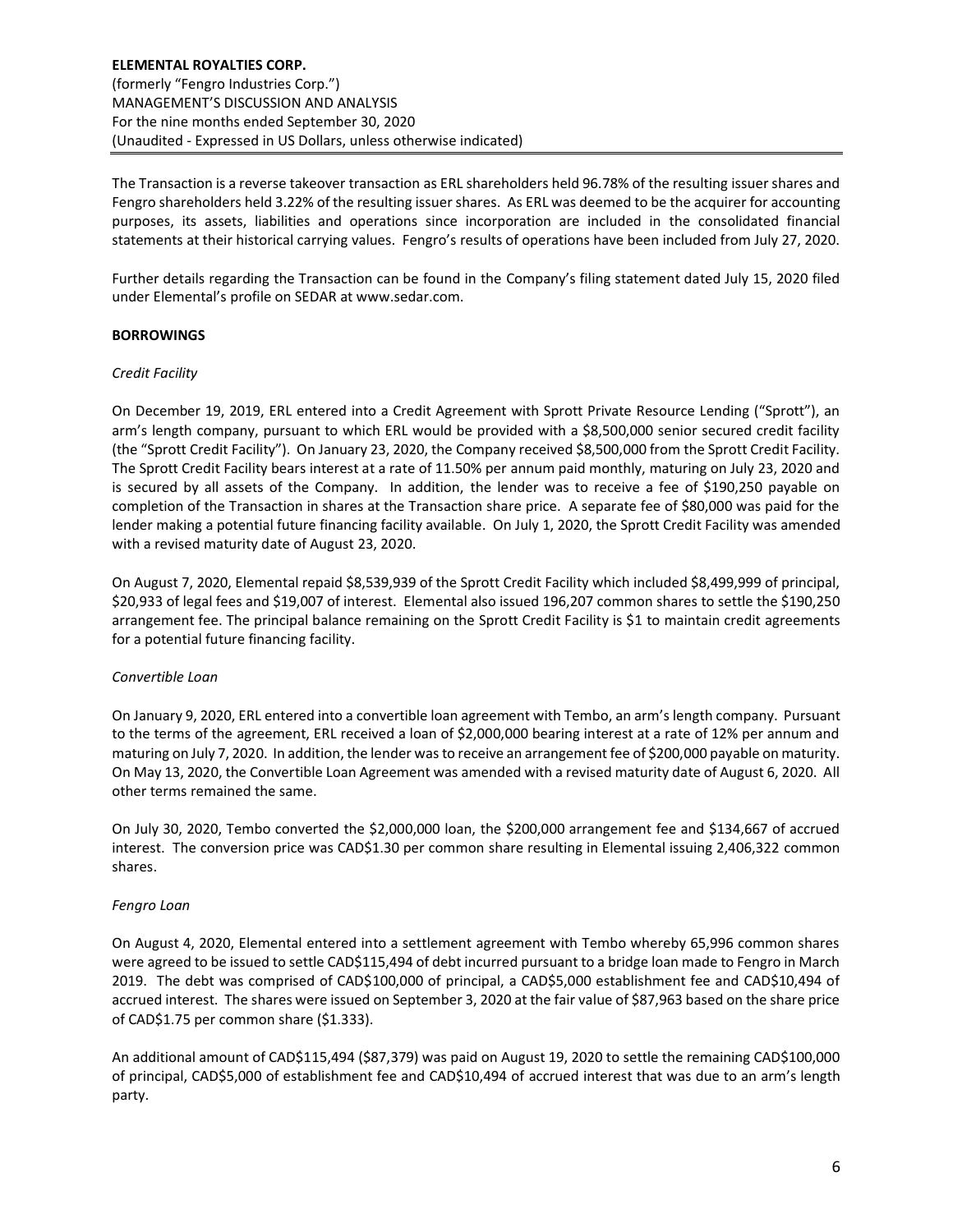# **ROYALTY PORTFOLIO**

Elemental's focus is securing royalties over high-quality precious metals assets with established operators. The following table lists the royalty interests that Elemental owns either directly, or indirectly through its subsidiaries as at September 30, 2020:

| <b>Property</b>       | <b>Operator</b>                   | <b>Location</b>      | <b>Commodity</b><br><b>Exposure</b> | <b>Stage</b> | <b>Royalty</b><br><b>Interest</b>  |
|-----------------------|-----------------------------------|----------------------|-------------------------------------|--------------|------------------------------------|
| Wahgnion              | Teranga Gold                      | <b>Burkina Faso</b>  | Gold                                | Production   | <b>1% NSR</b>                      |
| Amancaya              | Gold<br>Austral<br>Limited        | Chile                | Gold & Silver                       | Production   | 2.25% NSR                          |
| <b>Mercedes</b>       | Gold<br>Premier<br>Mines Limited  | Mexico               | Gold & Silver                       | Production   | $1\%$ NSR $^{(1)}$                 |
| <b>Kwale</b>          | Resources<br>Base<br>Limited      | Kenya                | <b>Mineral Sands</b>                | Production   | 0.25% GRR                          |
| <b>Mount Pleasant</b> | Zijin<br><b>Mining</b><br>Group   | Western<br>Australia | Gold                                | Production   | <b>NPI</b><br>5%<br>or<br>A\$10/oz |
| <b>Panton Sill</b>    | Panoramic<br>Resources<br>Limited | Western<br>Australia | Palladium<br>Platinum<br>Gold       | Feasibility  | 0.5% NSR                           |

 $(1)$  Royalty revenue due to Elemental after the earlier of: (a) the date on which 450,000 ounces of gold equivalent have been produced after July 28, 2016 or b) the sixth anniversary of that date (July 28, 2022).

#### **Principal Royalties:**

#### **Wahgnion Project**

Burkina Faso

#### **Origin:**

On January 29, 2020, ERL completed the acquisition of the Wahgnion Royalty pursuant to the Wahgnion Royalty Purchase Agreement for aggregate consideration of \$12,500,000. The Wahgnion Royalty was created pursuant to a contract of sale between Sanembaore SARL Pty Ltd. and Gryphon Minerals West Africa Pty Ltd. dated November 12, 2007 as amended May 22, 2008. Under this contract of sale, Gryphon Minerals West Africa Pty Ltd acquired a 51% interest in the project and joint venture assets of Wahgnion, and Sanembaore SARL Pty Ltd. received a 1% NSR royalty.

Wahgnion reported its first production September 2019, achieving commercial production in November 2019.

#### **Update:**

- In August 2020 Teranga Gold announced an increase to Wahgnion's 2020 production guidance to between 150,000 – 165,000 ounces, a 15% – 18% improvement on earlier guidance.
- Teranga also updated the Life of Mine plan, increasing annual expected ore production by 25% with annual gold production expected to average 149,000 ounces to 2025.
- As of September 30, 2020, Wahgnion completed its fourth full quarter of production with record ore production of 1.1Mt for the quarter compared to the revised Mine Plan of 3Mtpa. Gold production of 40.6koz in the quarter totaled 135.1koz for the nine months to September 30, 2020.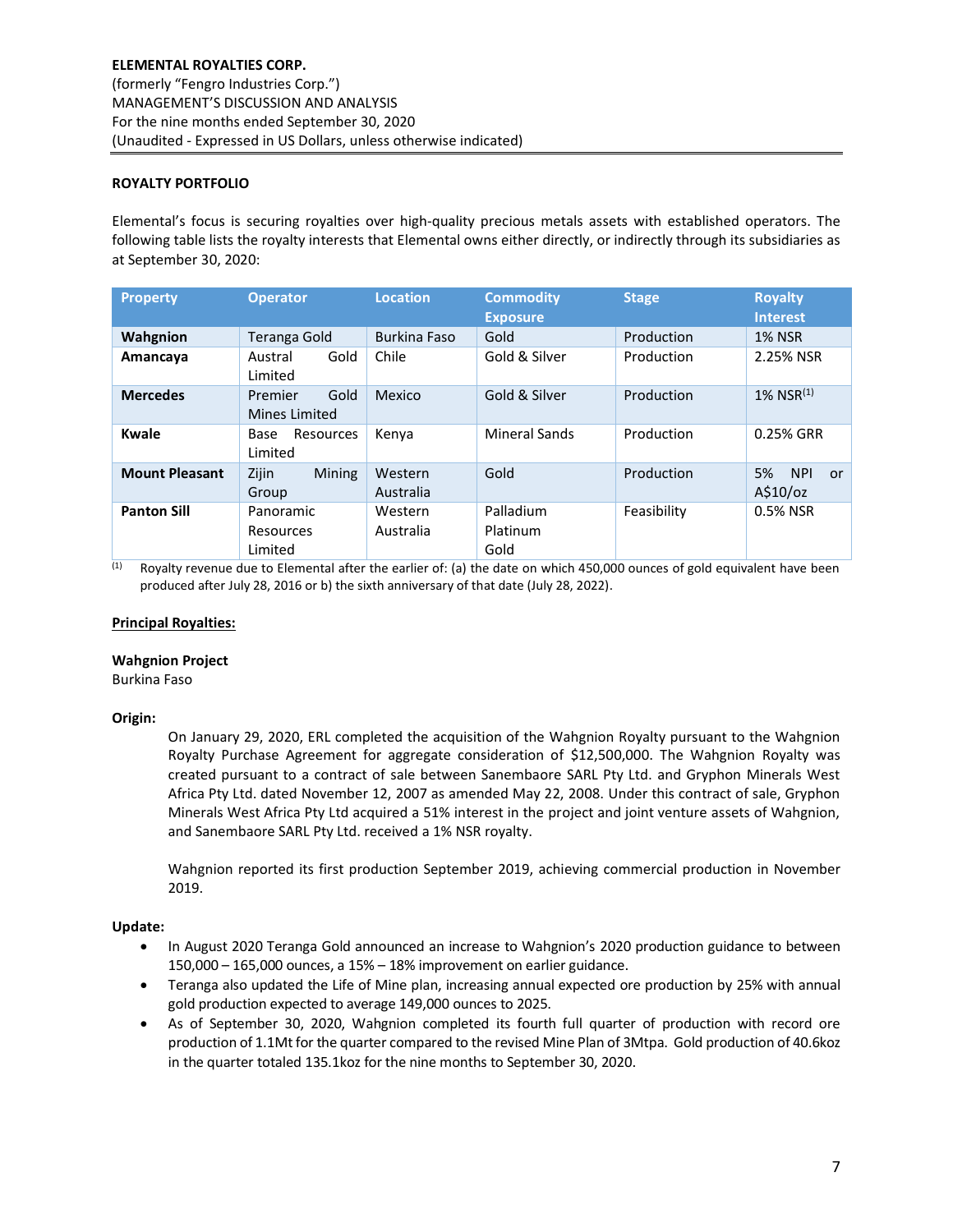• Teranga recognizes the impact the increased production rate will have on mine life, and they have instituted a multi-year drilling and exploration program with the goal of extending the mine life to 15 years at three existing deposit areas and more than a dozen exploration targets.

# **Amancaya Project**

Chile

#### **Origin:**

ERL acquired the Amancaya Royalty from Minera Meridian Limitada, pursuant to the Amancaya Royalty Purchase Agreement on June 15, 2018 for an aggregate consideration of \$3,550,000. Under the terms of the Amancaya Royalty Purchase Agreement, ERL acquired the 2.25% NSR royalty including the royalty payments accrued or payable from April 1, 2018.

The Amancaya Royalty was created pursuant to the terms of a net smelter returns royalty agreement between Minera Meridian Limitada, and Guanaco Compania Minera, SPA entered into on August 8, 2014. Under this agreement, Guanaco Compania Minera SPA, the owner of an interest in certain mineral properties granted a 2.25% NSR royalty calculated on production from the properties to Minera Meridian Ltda.

#### **Update:**

- The operation has been progressing well with the vast majority of production coming from Amancaya, maintaining guidance for 2020 of 55 to 60koz of gold equivalent production, in spite of significant disruptions during the second quarter of 2020 due to the COVID-19 pandemic and a now-resolved strike related to the three yearly mining contract negotiation.
- While combined production of 15.2koz for the quarter was on track to meet guidance, gold sales were only 7.7koz, meaning that subsequent quarters will benefit from additional sales of gold drawing down on this inventory.
- A recent exploration review has been completed and a drill program has commenced to test ore continuity and extensions to Amancaya's main Central Vein, with results expected in Q4 2020.

# **Mercedes Project**

Mexico

# **Origin:**

ERL acquired the Mercedes Royalty from Yamana Gold Inc. pursuant to the Mercedes Royalty Purchase Agreement entered into on June 15, 2018 for an aggregate consideration of \$950,000.

The Mercedes Royalty was created pursuant to the terms of the net smelter return royalty agreement dated September 30, 2016 between Yamana Minera Meridian S. de. R. L., de C.V., Premier Gold Mines (Netherlands) B.V., and 2536066 Ontario Inc. Under this agreement, Yamana Minera Meridian S. de. R.L., de C.V. was granted a 1% NSR royalty on the property as part of the consideration for the share purchase agreement under which Premier Gold Mines (Netherlands) B.V., and 2536066 Ontario Inc., acquired all shares of Meridian Gold Holdings the parent company of Minera Meridian Minerales.

#### **Update:**

The Mercedes Mine (Mexico) was placed on care and maintenance following a decree from the Mexican Federal Government which took effect on March 30, 2020 and which listed gold mining as a non-essential service.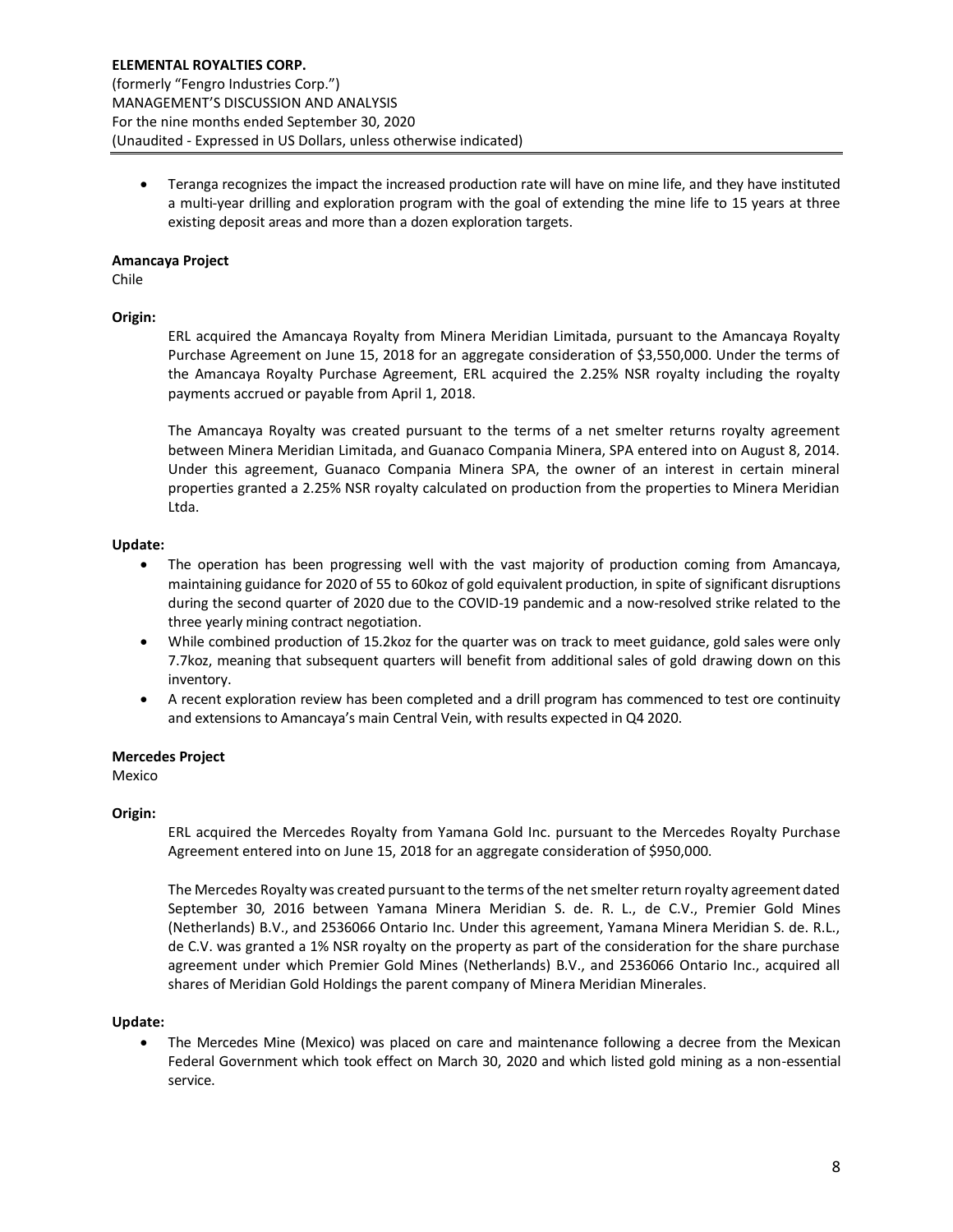• The Mercedes Mine restarted its operations following a decree from the Mexican Health Ministry on May 13, 2020 that amended the March 30, 2020 decree to include (effective June 1, 2020) mining as an essential service. Operations at the Mercedes Mine restarted in July following a two-month suspension. Operations with reduced staffing focused on higher grades and improved efficiency are currently concentrating on the promising, fast-evolving Diluvio / Lupita / San Martin system while also implementing continued exploration, underground development and mill maintenance programs with the intention of returning to full production in due course. The delays and reduced production now mean that the start of royalty payments to Elemental are likely to be payable from July 28, 2022, rather than the 400koz production hurdle.

# **Qualified Person:**

Richard Evans, FAusIMM, is Senior Vice President Technical for Elemental, and a qualified person under National Instrument 43-101 – Standards of Disclosure for Mineral Projects ("NI 43-101"), has reviewed and approved the scientific and technical disclosure contained in this document.

#### **DISCUSSION OF OPERATIONS**

The discussion of operations relates to the Company's condensed interim consolidated financial statements for the three and nine months ended September 30, 2020 and 2019.

|                                     | Three months ended<br>September 30, |            |               | Nine months ended<br>September 30, |
|-------------------------------------|-------------------------------------|------------|---------------|------------------------------------|
|                                     | 2020                                | 2019       | 2020          | 2019                               |
|                                     | \$                                  | \$         |               | \$                                 |
|                                     |                                     |            |               |                                    |
| Revenue from royalty interests      | 1,152,922                           | 660,849    | 3,660,272     | 1,767,368                          |
| Depletion of royalty interests      | (400,288)                           | (167,091)  | (1, 165, 651) | (475,103)                          |
| General and administrative expenses | (177, 297)                          | (126, 155) | (441,839)     | (306,196)                          |
| Project evaluation expenses         | (114, 972)                          | (20, 863)  | (301,877)     | (103,900)                          |
| Share-based compensation expense    | (170,406)                           | (58,108)   | (476,915)     | (174,324)                          |
| Interest and financing expenses     | (208,355)                           |            | (1,454,417)   | (84, 600)                          |
| Listing expense                     | (1,083,122)                         |            | (1,523,182)   |                                    |
| Other                               | 4,539                               | 13         | 78,779        | 113                                |
| Tax expense                         | (219,848)                           | (216,589)  | (739,332)     | (560,656)                          |
| Net (loss) income for the period    | (1,216,827)                         | 72,056     | (2,364,162)   | 62,702                             |
|                                     |                                     |            |               |                                    |
| Operating cash flows                | (469,274)                           | 363,076    | (331,020)     | 600,235                            |
|                                     |                                     |            |               |                                    |
| Adjusted EBITDA <sup>(1)</sup>      | 818,997                             | 513,844    | 2,509,080     | 1,357,385                          |

(1) Refer to the Non-IFRS Measures section of this MD&A.

The Company recorded a net loss of \$2,364,162 for the nine months ended September 30, 2020 as compared to net income of \$62,702 for the nine months ended September 30, 2019. The increase in net loss is due to a combination of factors including:

• Royalty revenue increased to \$3,660,272 for the nine months ended September 30, 2020 compared to \$1,767,368 for the nine months ended September 30, 2019 due to an increased gold price and the royalty revenue from the Wahgnion Royalty acquired in January 2020. Depletion of royalty interests increased from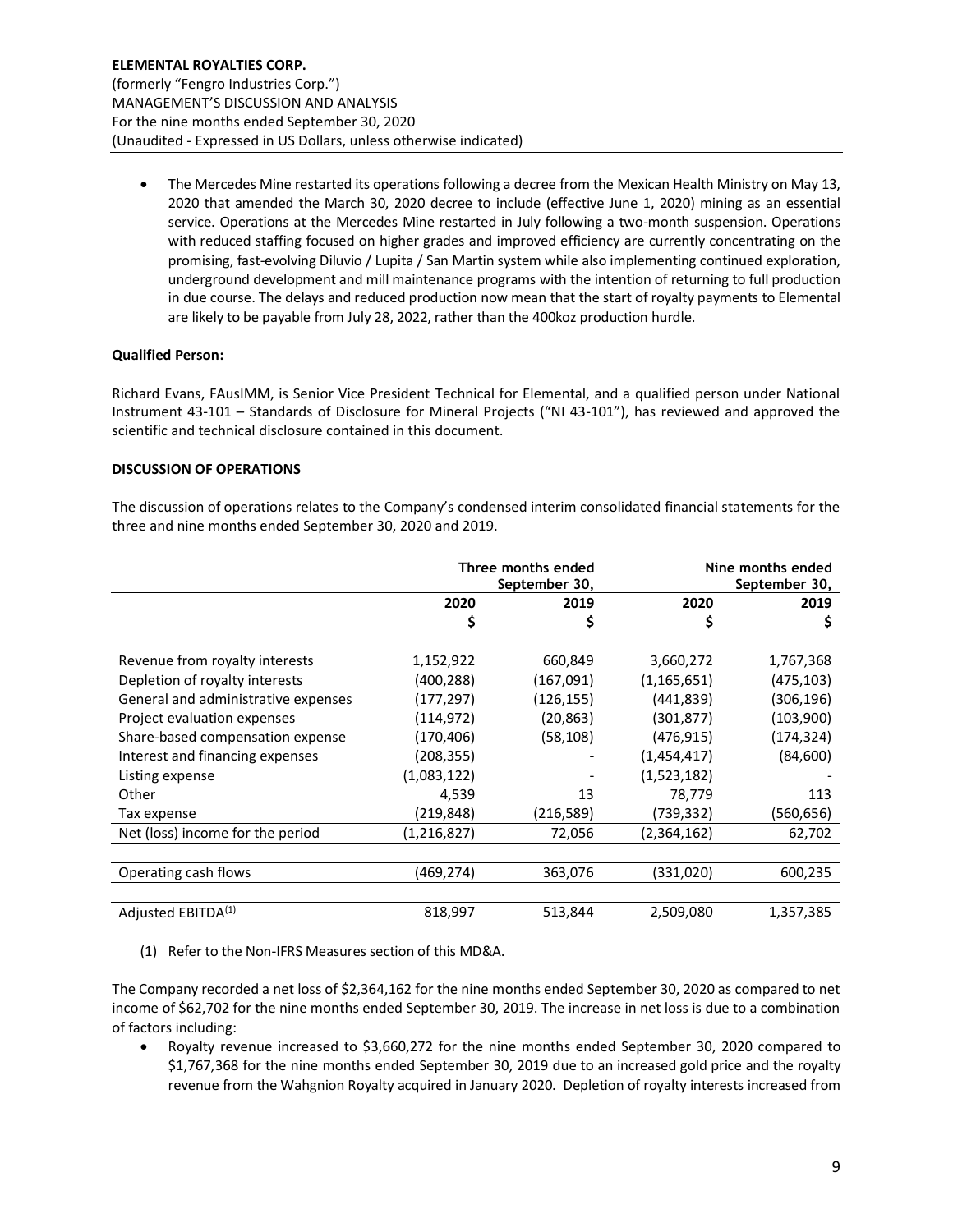\$475,103 for the nine months ended September 30, 2019 to \$1,165,651 for the nine months ended September 30, 2020.

- General and administrative expenses and project evaluation expenses increased from \$410,096 for the nine months ended September 30, 2019 to \$743,716 for the nine months ended September 30, 2020 due primarily to an increase in employment costs from \$227,181 to \$371,292 and an increase in professional and consultancy fees and corporate administration expenses. Project evaluation expenses are those activities required to acquire and then manage the Company's portfolio of royalty assets.
- Interest and finance expense increased from \$84,600 in the 2019 period to \$1,454,417 in the 2020 period due to interest and fees associated with the Sprott Credit Facility and the Tembo loan.
- Withholding tax expense increased from \$560,656 in the 2019 period to \$739,332 in the 2020 period due to the increase in revenues subject to withholding tax.
- Listing expense relates to the reverse take-over with Fengro. A portion of the listing expense (\$1,036,927) represents the fair value of shares deemed issued in excess of the book value of Fengro net assets acquired. The Company incurred \$486,255 of professional fees, listing fees and other expenses related to the Transaction.

During the three months ended September 30, 2020, the Company recorded a net loss of \$1,216,827 as compared to net income of \$72,056 for the three months ended September 30, 2019. The loss during the 2020 period includes additional interest and finance expense from the Sprott Credit Facility and the Tembo Loan, additional professional fees relating to the reverse takeover transaction and the listing expense from the reverse takeover. These additional expenses were offset by increased revenues from the Wahgnion royalty. During Q3 2020, the Company determined that the vendors of the Wahgnion Royalty were entitled to \$43,175 of additional revenue from Q1 2020. The reduction in Q1 2020 revenue was included in Q3 2020.

# **SUMMARY OF QUARTERLY RESULTS**

The following is selected financial data of the Company for the last eight quarters ending with the most recently completed quarter, being the three months ended September 30, 2020.

|                                   | <b>THREE MONTHS ENDED</b> |                 |            |              |  |
|-----------------------------------|---------------------------|-----------------|------------|--------------|--|
|                                   | September 30,             | <b>June 30,</b> | March 31,  | December 31, |  |
|                                   | 2020                      | 2020            | 2020       | 2019         |  |
|                                   | (\$)                      | (\$)            | (\$)       | (\$)         |  |
| Total revenues                    | 1,152,922                 | 1,294,687       | 1,212,663  | 647,991      |  |
| Net (loss) income                 | (1, 216, 827)             | (768, 033)      | (379, 302) | (144, 512)   |  |
| (Loss) earnings per share - basic |                           |                 |            |              |  |
| and diluted                       | (0.03)                    | (0.03)          | (0.02)     | (0.01)       |  |
| Total assets                      | 27,049,681                | 19,312,334      | 18,375,516 | 6,666,315    |  |

|                                   | <b>THREE MONTHS ENDED</b> |                 |            |              |  |
|-----------------------------------|---------------------------|-----------------|------------|--------------|--|
|                                   | September 30,             | <b>June 30,</b> | March 31,  | December 31, |  |
|                                   | 2019                      | 2019            | 2019       | 2018         |  |
|                                   | (\$)                      | (\$)            | (\$)       | (\$)         |  |
| Total revenues                    | 660,849                   | 709,059         | 397,460    | 503,565      |  |
| Net income (loss)                 | 72,056                    | 95,777          | (105, 131) | (161, 551)   |  |
| (Loss) earnings per share – basic |                           |                 |            |              |  |
| and diluted                       | 0.00                      | 0.01            | (0.01)     | (0.01)       |  |
| Total assets                      | 6,227,180                 | 6,117,450       | 5,825,721  | 6,057,916    |  |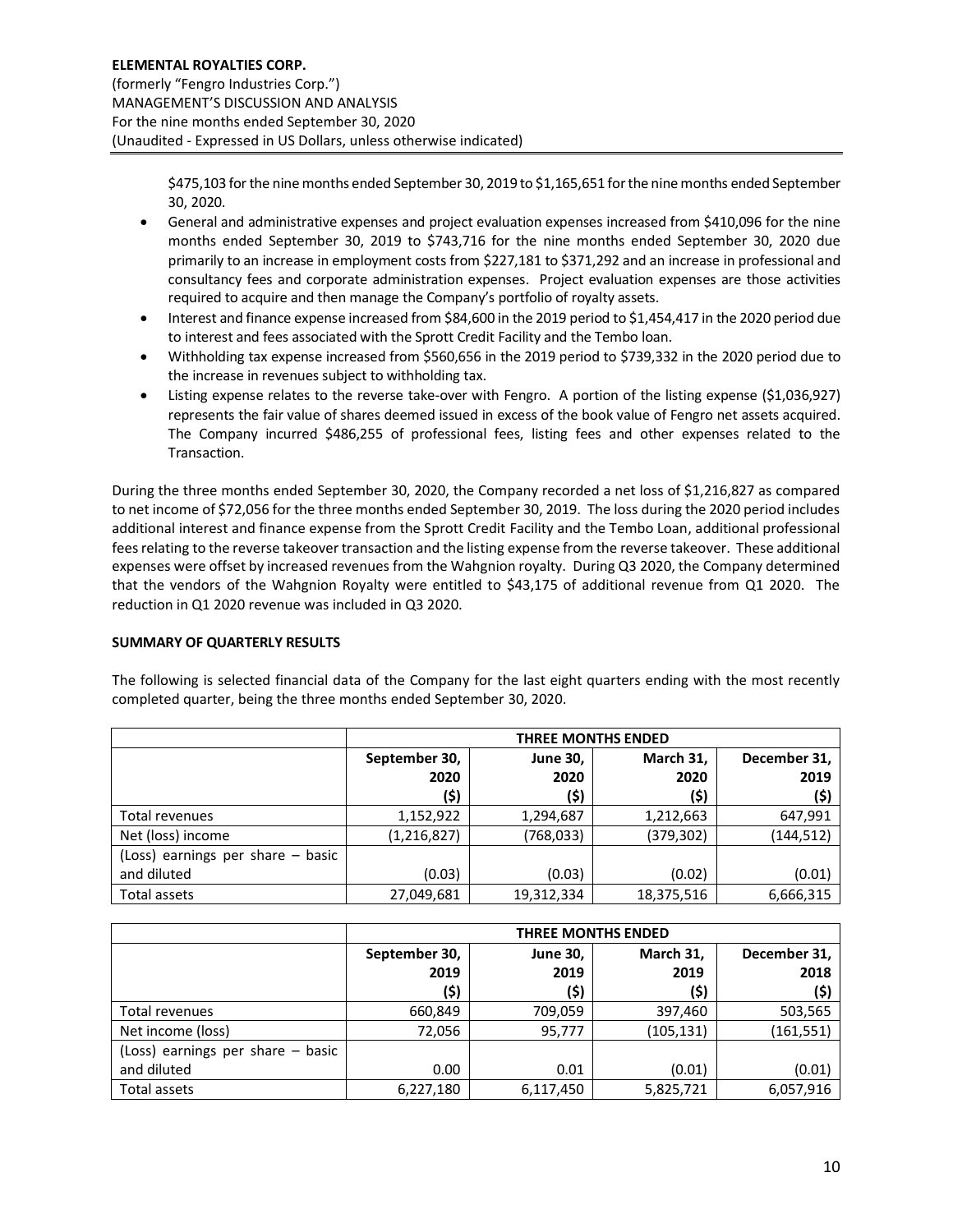The increase in assets in Q3 2020 was due to the brokered financing closed in July 2020. The increase in assets in Q1 2020 was due to the acquisition of the Wahgnion Royalty on January 29, 2020 for aggregate consideration of \$12,500,000.

# **NON-IFRS MEASURES:**

The Company has included a performance measure which is non-IFRS and is intended to provide additional information and should not be considered in isolation or as a substitute for measures of performance prepared in accordance with IFRS. This non-IFRS measure does not have any standard meaning under IFRS and other companies may calculate measures differently.

Adjusted EBITDA excludes the effects of certain other income/expenses and unusual non-recurring items. Adjusted EBITDA is comprised of earnings before interest, taxes, depletion, share-based compensation, and the non-cash portion of the listing expense. Management believes that this is a useful measure of the Company's performance because it adjusts for items which may not relate to underlying operating performance of the Company and/or are not necessarily indicative of future operating results.

The table below provides a reconciling of adjusted EBITDA:

|                                    | Three months ended<br>September 30, |         | Nine months ended<br>September 30, |           |
|------------------------------------|-------------------------------------|---------|------------------------------------|-----------|
|                                    |                                     |         |                                    |           |
|                                    | 2020                                | 2019    | 2020                               | 2019      |
|                                    |                                     |         |                                    |           |
| Net (loss) income                  | (1, 216, 827)                       | 72.056  | (2,364,162)                        | 62,702    |
| Tax expense                        | 219.848                             | 216,589 | 739,332                            | 560,656   |
| Interest and finance expenses      | 208,355                             |         | 1,454,417                          | 84,600    |
| Depletion                          | 400,288                             | 167,091 | 1,165,651                          | 475,103   |
| Share-based compensation expense   | 170,406                             | 58.108  | 476,915                            | 174.324   |
| Listing expense (non-cash portion) | 1,036,927                           |         | 1,036,927                          |           |
| <b>Adjusted EBITDA</b>             | 818,997                             | 513,844 | 2,509,080                          | 1,357,385 |

# **LIQUIDITY AND CAPITAL RESOURCES**

As at September 30, 2020, the Company's cash balance was \$8,757,279 (December 31, 2019 - \$812,572) with a working capital of \$10,766,500 (December 31, 2019 – working capital of \$1,015,119). The increase in working capital was due to the proceeds of \$17,917,153 received from the brokered subscription receipt financing and proceeds from borrowings of \$10,461,067. These cash receipts were offset with the repayment of \$8,499,999 of the Sprott credit facility and the purchase of the Wahgnion Royalty for \$11,008,958, among other items.

The Company's operations used \$331,020 during the nine months ended September 30, 2020 (2019 –\$606,618 provided by) with \$10,915,080 (2019 - \$nil) used in investing activities. The cash requirements during the first three quarters of fiscal 2020 was funded from the \$8,500,000 credit facility, \$2,000,000 convertible loan and the net proceeds from share issuances of \$17,927,757.

The Company's aggregate operating, investing, and financing activities during the nine months ended September 30, 2020 resulted in an increase in its cash balance from \$812,572 at December 31, 2019 to \$8,757,279 at September 30, 2020.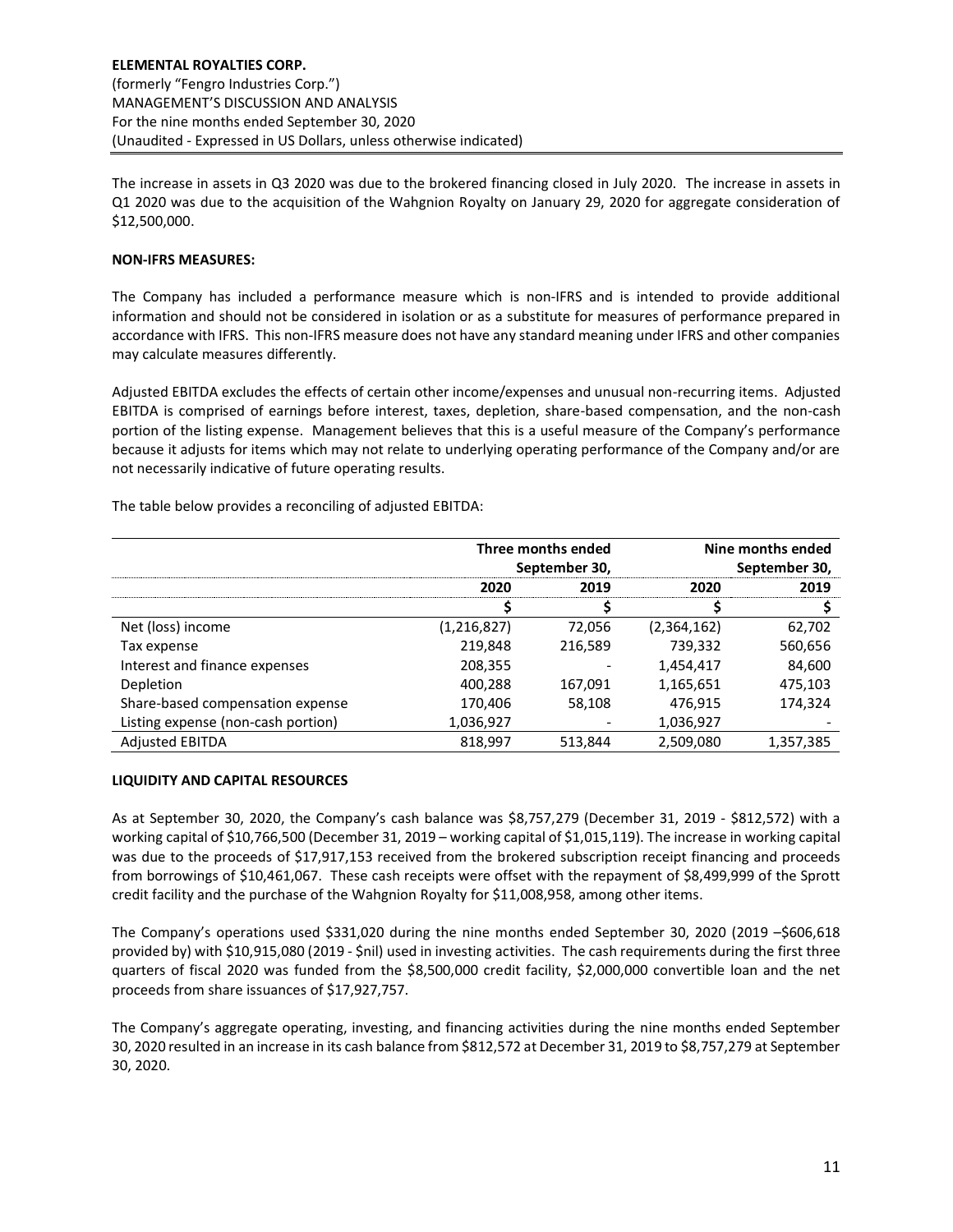The directors regularly review cash flow forecasts to determine whether the Company has sufficient cash reserves to meet future working capital requirements and discretionary business development opportunities.

The condensed interim consolidated financial statements are prepared on a going concern basis. In assessing whether the going concern basis is appropriate, the Directors have taken into account all relevant available information about the current and future position of the Company, including the current level of resources, expected royalty revenues and securing additional funding from investors.

In the current business climate, the Company acknowledges the COVID-19 pandemic and the potential impact on the mining operations in which the Company holds royalty interests and receives revenues. The Company is closely monitoring the impact and mitigating actions by each of the mine operators and are pleased to note there has been no significant disruption to projected royalty revenues to date. The diversified royalty interests held by the Company across a number of different mine operators and geographical locations further mitigate this risk.

# **FINANCING ACTIVITIES**

During the nine months ended September 30, 2020, the Company completed the following equity financing transactions:

- 1) On January 7, 2020, the Company issued 496,272 common shares at a price of \$0.73 per share to raise gross proceeds of \$361,008;
- 2) On January 23, 2020, the Company issued 1,374,683 common shares at \$0.73 per share as part of the acquisition of SNB;
- 3) On April 21, 2020, the Company issued 10,325 common shares at \$0.73 per share as payment of a bonus to a Company employee;
- 4) On May 1, 2020, the Company issued 1,240,879 common shares at \$0.73 per share to raise gross proceeds of \$902,664;
- 5) On July 27, 2020, pursuant to the reverse takeover transaction, all of the Company's outstanding securities were exchanged for post-Consolidation Elemental securities on a 4.8114 for 1 basis. All share and per share amounts in this MD&A have been re-stated to reflect the post-4.8114 for 1 exchange ratio;
- 6) On July 28, 2020, the Company completed a brokered subscription receipt financing of 18,437,715 common shares at CAD\$1.30 (\$0.972) per share for gross proceeds of CAD\$23,969,030 (\$17,917,153). In connection with the financing, the Company paid cash finders' fees of \$1,083,461 and incurred cash issuance costs of \$162,422;
- 7) On July 30, 2020, the Company issued 2,406,322 common shares to convert the Tembo loan, including the arrangement fee and accrued interest at a conversion price of CAD\$1.30 (\$0.97) as repayment of the \$2,334,667 convertible loan;
- 8) On July 30, 2020, the Company issued 196,207 common shares at CAD\$1.30 (\$0.97) to settle the \$190,250 arrangement fee for the Sprott Credit Facility; and
- 9) On September 3, 2020, the Company issued 65,996 common shares to settle CAD\$115,494 of debt incurred pursuant to a bridge loan made to Fengro in March 2019.

During the nine months ended September 30, 2019, the Company completed the following equity financing transactions:

- 1) On February 22, 2019, the Company issued 129,908 common shares at \$0.62 per share to raise gross proceeds of \$81,000;
- 2) On February 22, 2019, the Company issued 40,214 common shares at \$0.62 per share as payment of \$25,074 of dividends;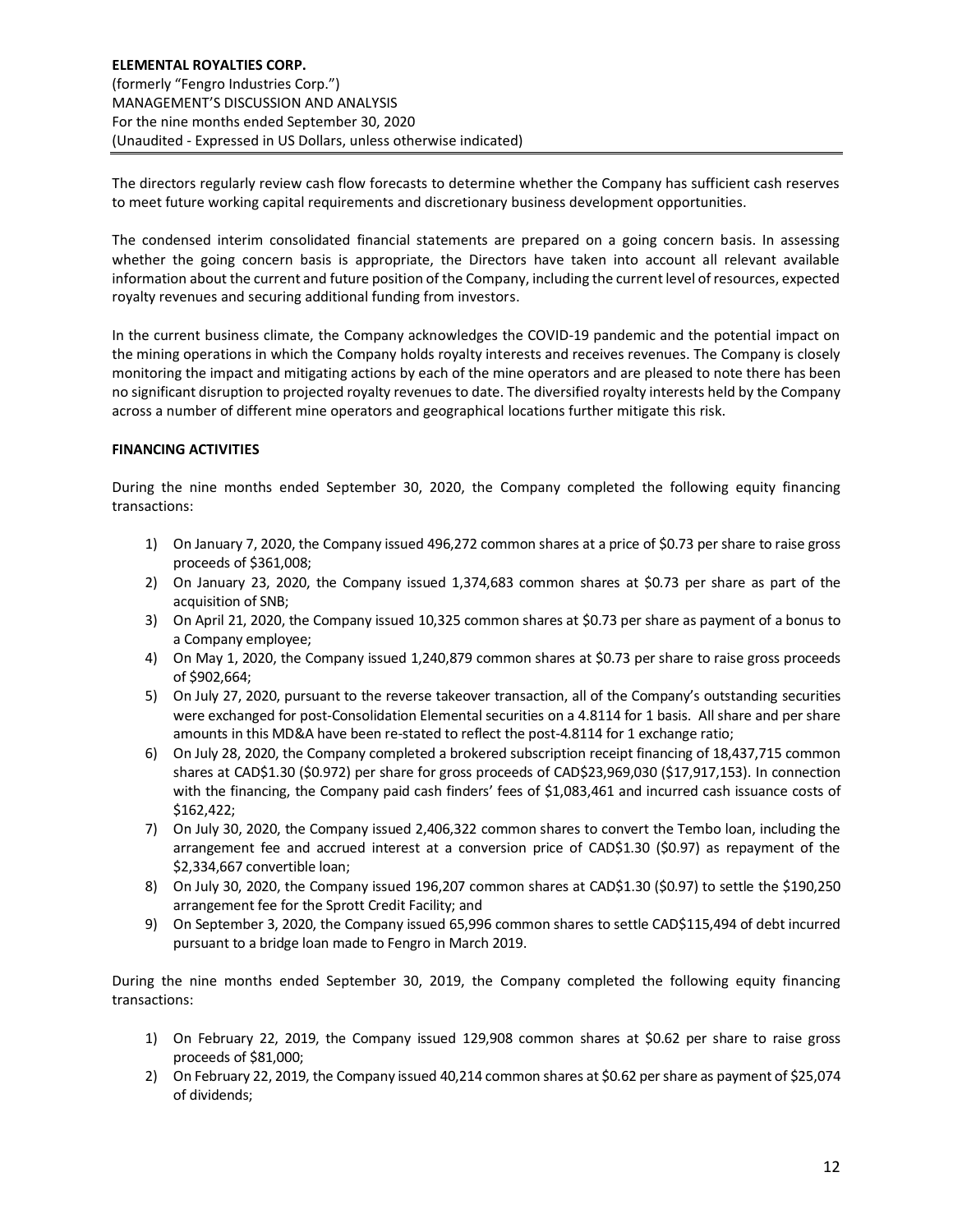- 3) On February 22, 2019, the Company issued 31,717 common shares at \$0.62 per share as payment of \$19,776 of a bonus to a Company employee;
- 4) On June 14, 2019, the Company issued 481,140 common shares at \$0.62 per share to settle the remainder of the loan to Flewis Holdings Pty Limited;
- 5) On June 14, 2019, the Company issued 2,303,790 common shares at \$0.62 per share to raise gross proceeds of \$1,436,457. The Company incurred finders' fees of \$2,700; and
- 6) On June 14, 2019, the Company issued 46,377 common shares at \$0.62 per share as payment of \$28,917 of dividends.

## **OFF-BALANCE SHEET ARRANGEMENTS**

The Company has not entered into any off-balance sheet arrangements.

#### **RELATED PARTY TRANSACTIONS**

Key management includes the executive and non-executive directors, the Senior Vice President, Technical and the Vice President, Operations. Key management compensation during the three and nine months ended September 30, 2020 and 2019 is as follows:

|                             | Three months ended |         | Nine months ended |         |  |
|-----------------------------|--------------------|---------|-------------------|---------|--|
|                             | September 30,      |         | September 30,     |         |  |
|                             | 2020               | 2019    | 2020              | 2019    |  |
|                             |                    |         |                   |         |  |
| Salary, fees and pension    | 115,421            | 71,354  | 312,849           | 232,539 |  |
| Share-based payments - PSUs | 136,761            | 58,018  | 443,270           | 174,324 |  |
|                             | 252,182            | 129,372 | 756,119           | 406,863 |  |

#### *Acquisition of Elemental Resources Ltd.*

During the period Elemental Resources Ltd. ("ERLUK"), a company in which Frederick Bell and Richard Evans are directors and controlling shareholders, charged employment and office related expenses in the amount of \$159,586 (2019: \$132,075). As at December 31, 2019, \$59,205 was outstanding as payable.

On May 30, 2020, the Company acquired ERLUK for a purchase price of \$1. ERLUK is a management company used to pay United Kingdom based directors, officers and employees as well as other administrative expenses.

At the date of acquisition, ERLUK had net liabilities of \$4,552 as well as a receivable from the Company of \$78,793, resulting in a gain on acquisition of \$74,240.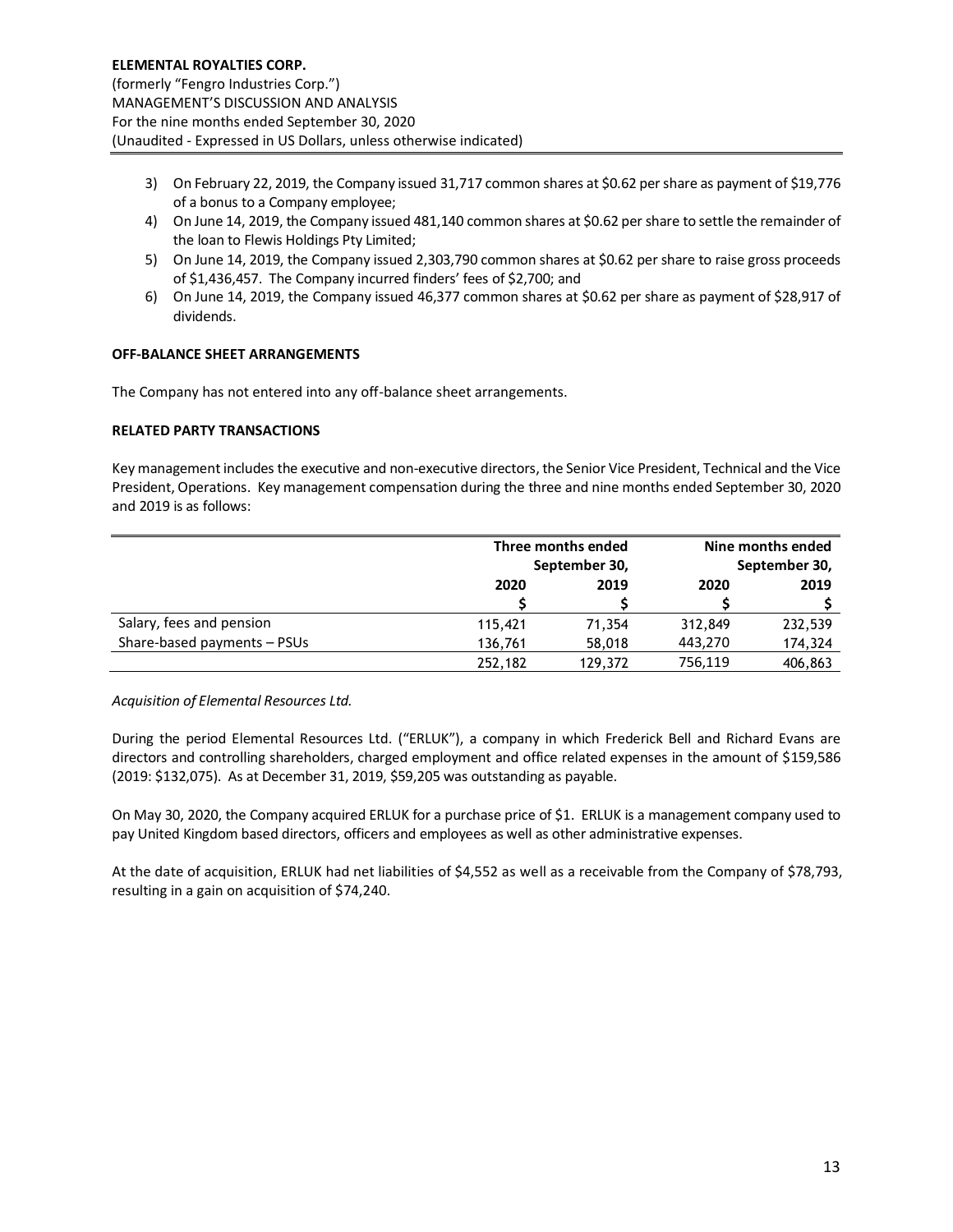# **CHANGES IN ACCOUNTING POLICIES INCLUDING INITIAL ADOPTION**

New standards, interpretations and amendments effective from January 1, 2020:

|                                                               | <b>Issued Date</b> | mandatory<br>IASB<br>effective date <sup>1</sup> |
|---------------------------------------------------------------|--------------------|--------------------------------------------------|
| <b>Amendments to Existing Standards</b>                       |                    |                                                  |
| Amendments to References to the conceptual framework in IFRSs | 29-Mar-18          | 01-Jan-20                                        |
| Amendment to IFRS 3 Business Combinations                     | 22-Oct-18          | 01-Jan-20                                        |
| Amendments to IAS 1 and IAS 8: Definition of Material         | 31-Oct-18          | 01-Jan-20                                        |

<sup>1</sup> Periods beginning unless noted otherwise.

The application of the above standards in did not have a material impact on the financial statements.

#### **FINANCIAL INSTRUMENTS AND OTHER INSTRUMENTS**

The Company's financial instruments consist of cash and cash equivalents, trade and other receivables, trade and other payables and borrowings are all measured at amortized cost.

Discussions of risks associated with financial assets and liabilities are detailed below:

#### *Market risk*

Market risk is the risk that the Company's future earnings will be adversely impacted by changes in market prices. Market risk for the Company comprises two types of risk: price risk and foreign currency risk.

#### *Price risk*

The price risk is the risk that the Company's future earnings will be adversely impacted by changes in the market prices of commodities.

# *Foreign currency risk*

The Company's transactions are carried out in a variety of currencies, including Sterling, Australian Dollar, Canadian Dollar and US Dollar. The Company has not hedged its exposure to currency fluctuations.

#### *Interest rate risk*

Interest rate risk is the risk that the value of a financial instrument or cash flows associated with the instrument will fluctuate due to changes in market interest rates. Interest rate risk arises from interest bearing financial assets and liabilities that the Company uses. Treasury activities take place under procedures and policies approved and monitored by the Board to minimise the financial risk faced by the Company. Interest-bearing assets comprise cash and cash equivalents which are considered to be short-term liquid assets and the borrowings from Sprott and Tembo. The borrowings, which were settled during the quarter ended September 30, 2020, were at fixed rates of interest of 12% and 11.5%, respectively.

# *Liquidity risk*

Liquidity risk is the risk that the Company will not be able to meet its financial obligations as they fall due. The Company manages liquidity risk by continuing to monitor forecasted and actual cash flows. The Company has in place a planning and budgeting process to help determine the funds required to support its normal operating requirements on an ongoing basis and its development plans. The Company strives to maintain sufficient liquidity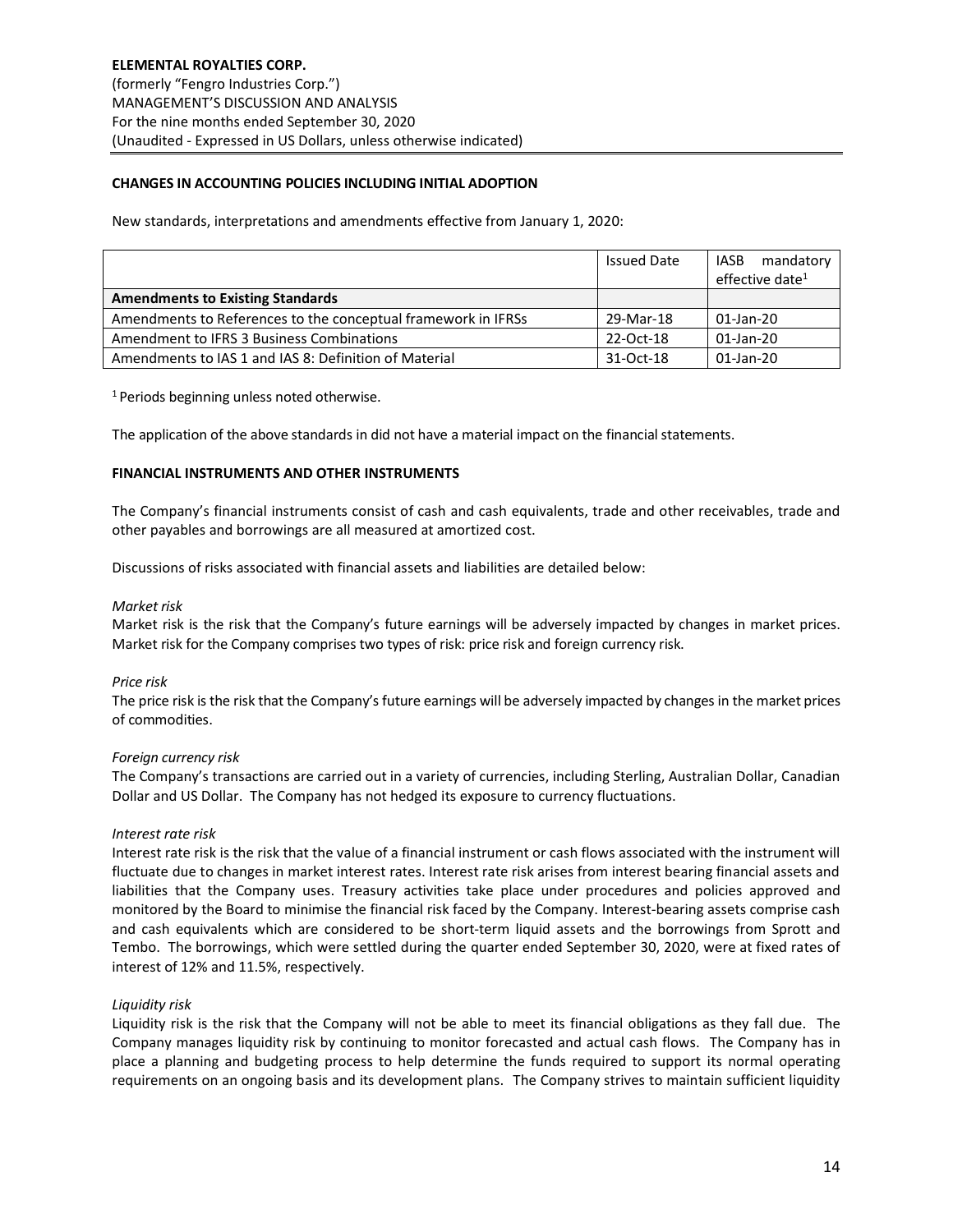to meet its short-term business requirements, taking into account its anticipated cash flows from royalty interests, its holdings in cash and its committed liabilities.

# *Credit risk*

Credit risk is the risk of loss associated with a counterparty's inability to fulfil its payment obligations. The Company's maximum exposure to credit risk is attributable to cash. The credit risk on cash is limited because the Company invests its cash in deposits with well capitalized financial institutions.

#### *Fair values*

It is the Board's opinion that the carrying values of the cash and cash equivalents, other receivables, all trade and other payables in the consolidated statement of financial position approximate their fair values due to their short-term nature.

#### *Capital risk management*

The Company's objectives when managing capital are to provide shareholder returns through maximization of the profitable growth of the business and to maintain a degree of financial flexibility relevant to the underlying operating and metal price risks while safeguarding the Company's ability to continue as a going concern. The Company manages the capital structure and makes adjustments in the light of changes in economic conditions and risk characteristics of the underlying assets. In order to maintain or adjust the capital structure, the Company may issue new shares, acquire debt, or sell assets. Management regularly reviews cash flow forecasts to determine whether the Company has sufficient cash reserves to meet future working capital requirements and to take advantage of business opportunities.

#### **OUTSTANDING SHARE DATA**

#### *Common shares*

As at the date of this report, the Company had 44,524,734 common shares issued and outstanding.

# *Stock Options and Performance Share Units ("PSUs")*

A summary of Elemental's issued and outstanding stock options and PSUs at the date of this report was as follows:

|                         |                    | Exercise  | Trading      | Number      | Number      |
|-------------------------|--------------------|-----------|--------------|-------------|-------------|
| Type                    | <b>Expiry Date</b> | Price     | Price Hurdle | Outstanding | Exercisable |
|                         |                    |           |              |             |             |
| <b>Stock Options</b>    | July 28, 2025      | CAD\$1.50 |              | 900,000     |             |
|                         |                    |           |              |             |             |
| Performance Share Units | July 28, 2025      |           | CAD\$1.70    | 160,000     |             |
| Performance Share Units | July 28, 2025      |           | CAD\$2.20    | 340,000     |             |
| Performance Share Units | June 14, 2023      |           | US\$0.62     | 463,498     | 463,498     |
| Performance Share Units | June 14, 2023      |           | US\$0.78     | 579,483     |             |
| Performance Share Units | June 14, 2023      |           | US\$0.94     | 579,483     |             |
| Performance Share Units | June 14, 2023      |           | US\$1.25     | 772,645     |             |
|                         |                    |           |              |             |             |
| <b>TOTAL</b>            |                    |           |              | 3,795,109   | 463,498     |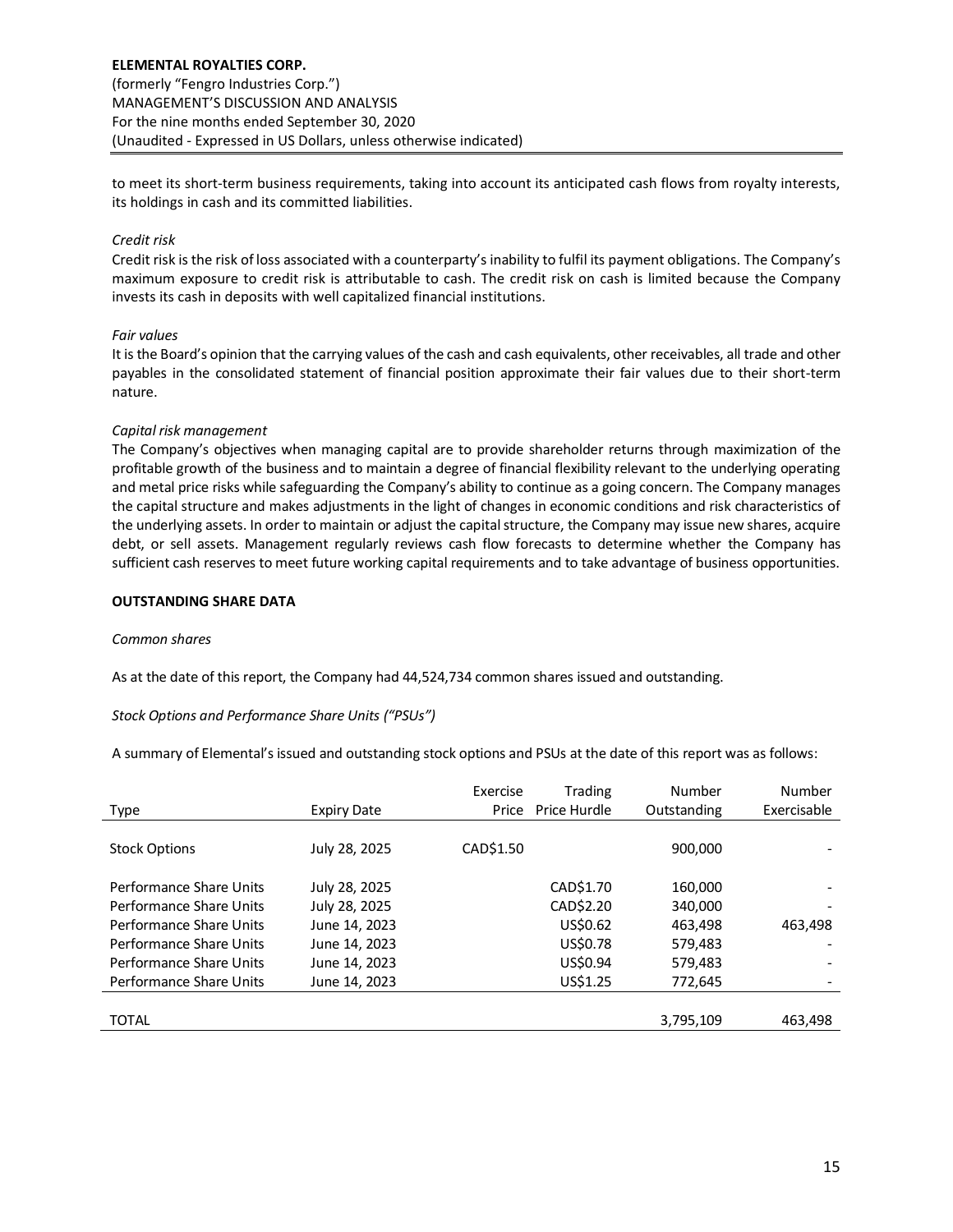#### **RISK FACTORS**

Refer to the Filing Statement, dated July 15, 2020 available at [www.sedar.com](http://www.sedar.com/) under Elemental's profile, for risk factors relating to the Company.

#### **FORWARD-LOOKING STATEMENTS**

This MD&A contains forward-looking statements. All statements, other than statements of historical fact, constitute "forward-looking statements" and include any information that addresses activities, events or developments that the Company believes, expects or anticipates will or may occur in the future including the Company's strategy, plans or future financial or operating performance and other statements that express management's expectations or estimates of future performance.

Forward-looking statements are generally identifiable by the use of the words "may", "would", "could", "will", "anticipate", "believe", "plan", "expect", "intend", "estimate" and similar expressions have been used to identify these forward-looking statements. These statements reflect management's current beliefs with respect to future events and are based on information currently available to management. Forward-looking statements involve significant risks, uncertainties and assumptions. Forward-looking statements involve significant risks, uncertainties and assumptions and in this MD&A include, but are not limited to, statements with respect to the Company's financial guidance, outlook, the completion of mine expansion under construction phases, and the results of exploration and timing thereof, at the mines or properties that the Company holds an interest in, future royalty payments relating to the Wahgnion Project, the Amancaya Project, and the Mercedes Project; the timing for Elemental to receive royalty payments relating to the Mercedes Project. Many factors could cause the actual results, performance or achievements to be materially different from any future results, performance or achievements that may be expressed or implied by such forward-looking statements, including, without limitation, those listed in the "Risk Factors" section of this MD&A. Should one or more of these risks or uncertainties materialize, or should assumptions underlying the forward-looking statements prove incorrect, actual results, performance or achievements may vary materially from those expressed or implied by the forward-looking statements contained in this MD&A. These factors should be considered carefully and prospective investors should not place undue reliance on the forward-looking statements. Although the forward-looking statements contained in this MD&A are based upon what management currently believes to be reasonable assumptions, the Company cannot assure prospective investors that actual results, performance or achievements will be consistent with these forward-looking statements. The forward-looking statements contained in this MD&A have been based on expectations, factors and assumptions concerning future events which may prove to be inaccurate and are subject to numerous risks and uncertainties, certain of which are beyond the Company's control, including without limitation: the impact of general business and economic conditions; the absence of control over mining operations from which it will receive royalty payments and risks related to those mining operations, including risks related to international operations, government and environmental regulation, delays in mine construction and operations, actual results of mining and current exploration activities, conclusions of economic evaluations and changes in project parameters as plans are refined; problems related to the ability to market precious metals or other minerals; industry conditions, including commodity price fluctuations, interest and exchange rate fluctuations; regulatory, political or economic developments in any of the countries where properties underlying the royalty or other interest are located or through which they are held; risks related to the operators of the properties underlying royalty or other interest, including changes in the ownership and control of such operators; risks related to global pandemics, including the novel coronavirus ("COVID-19") global health pandemic, and the spread of other viruses or pathogens; influence of macroeconomic developments; business opportunities that become available, or are pursued; title, permit or license disputes related to interests on any of the properties in which a royalty or other interest is held; loss of key employees; regulatory restrictions; litigation; fluctuations in foreign exchange or interest rates; and other factors, many of which are beyond the control of ERC. The Company assumes no responsibility to update forward looking